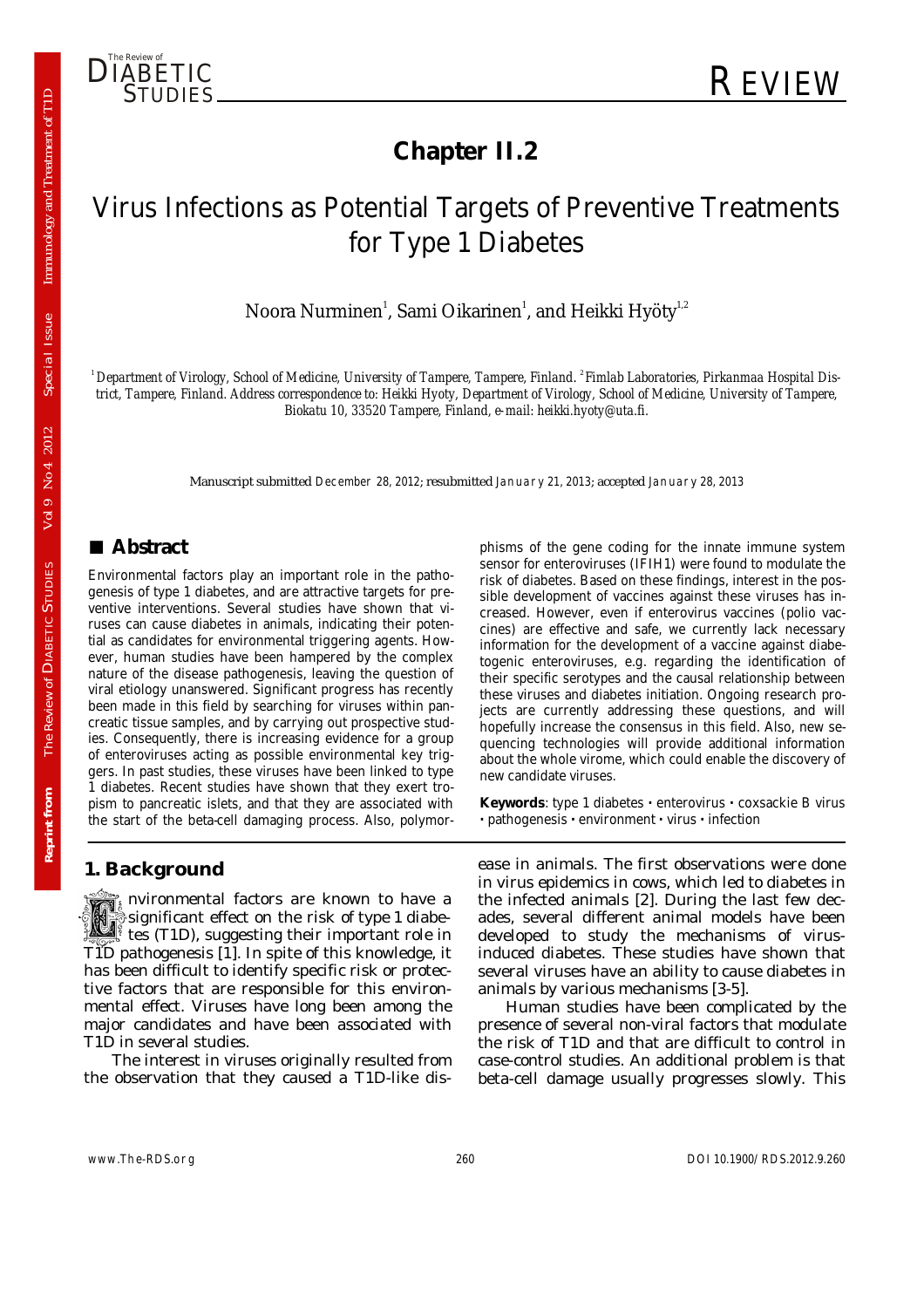fact challenges the identification of viruses that have started the process leading to T1D long before its clinical diagnosis. Prospective studies can largely overcome this problem, but the detection of viruses, which exist only transiently and which represent a small subgroup of a larger family of viruses commonly circulating in the human population, is methodologically demanding. In spite of these challenges, a considerable amount of evidence has accumulated supporting the diabetogenic effect of certain viruses in human T1D.

The unveiling of the viral etiology of T1D is important. If causal viruses exist, their identification could establish a direct and feasible avenue for the prevention of T1D through the production of vaccines. Virus vaccines have been among the greatest success stories in medicine, providing a safe and effective way for the prevention of many viral diseases. The strongest evidence for viral etiology of human T1D has been obtained from studies addressing the role of enteroviruses (EVs) [6, 7]. Therefore, this review focuses on the group of EVs and the current scenarios of developing vaccines against it.

| <b>Abbreviations:</b>                                         |
|---------------------------------------------------------------|
| CBV - coxsackie B virus                                       |
| $EV - enterovirus$                                            |
| IFIH1 – interferon induced with helicase C domain 1           |
| nPOD – Network for Pancreatic Organ Donors with Diabe-        |
| tes                                                           |
| <b>PEVNET</b> – Persistent Virus Infection in Type 1 Diabetes |
| (study)                                                       |
| RNA – ribonucleic acid                                        |
| PCR – polymerase chain reaction                               |
| $T1D - type 1 diabetes$                                       |
| TEDDY - The Environmental Determinants of Diabetes in         |
| the Young (study)                                             |
|                                                               |

# **2. Lessons from other enterovirus diseases and the pathogenesis of type 1 diabetes**

Human EVs are the most common human viruses. They are small RNA viruses, which include more than 100 different genotypes; polioviruses being the best-characterized examples. Also, rhinoviruses are currently classified as EVs due to their genetic similarities. Primary replication happens in the lymphatic tissues of the oropharynx and intestine [8]. The infection may be restricted to mucosal surfaces, but in some cases the virus invades the body and spreads to circulation causing viremia. While most EV infections are mild or asymptomatic, they can also lead to severe and

even life-threatening manifestations. Typical features of severe disease include systemic spread of the virus into the blood and certain inner organs, leading to disturbed organ function that causes the symptoms of the disease. The target organ that becomes infected depends on the tropism of the virus imposed on certain cell types, a phenomenon which is largely linked to the serotype of the virus and the binding of the virus to specific cellular receptors [9, 10].

An observed low attack rate indicates that the cases with severe disease represent only the tip of the iceberg, and most infections remain unrecognized. Examples of severe EV diseases include myocarditis, myositis, encephalitis, meningitis, and paralysis (**Table 1**). Polio has been used as a model disease, and its pathogenesis has been studied widely. Three EV types have been named as polioviruses (poliovirus types 1, 2, and 3) due to their ability to cause polio paralysis. This serotype restriction is reflected by the tropism of these particular virus types exerted to the anatomical site of the pathogenesis (central nervous system and spinal cord). However, it is not known why these viruses so selectively destroy one particular cell type (motor neurons) [11]. This kind of highly cellspecific damage is explained by the expression of poliovirus receptors (CD 155) on target cells and the involvement of other factors regulating the replication of the virus in different cell types. In any case, it seems that motor neurons are directly infected by the virus, and infections cause inflammation and infiltration of immune cells into the infected tissue which may also contribute to cell damage. The degree of paralysis varies from mild and transient to severe and permanent paralysis of the whole limb. One striking feature of polio is the extremely low attack rate: less than one per cent of infected individuals develop paralysis. The factors regulating the development of this severe form of the disease are poorly characterized, but the risk is increased by factors such as male gender, humoral immunodeficiency, extensive exercise, intramuscular injections, and adenoidectomy prior/during the infection.

In addition to acute infections, EVs can also cause persistent infections. Viral persistence is often associated with immune-mediated damage in target organs. Chronic cardiomyopathy represents such condition in man [12]. In mouse models, persistent EV infection causes inflammatory myopathies, cardiac injury, and central nervous system damage [13, 14]. Immunocompromised patients, especially those with humoral immunodeficiency, also suffer from chronic EV infections.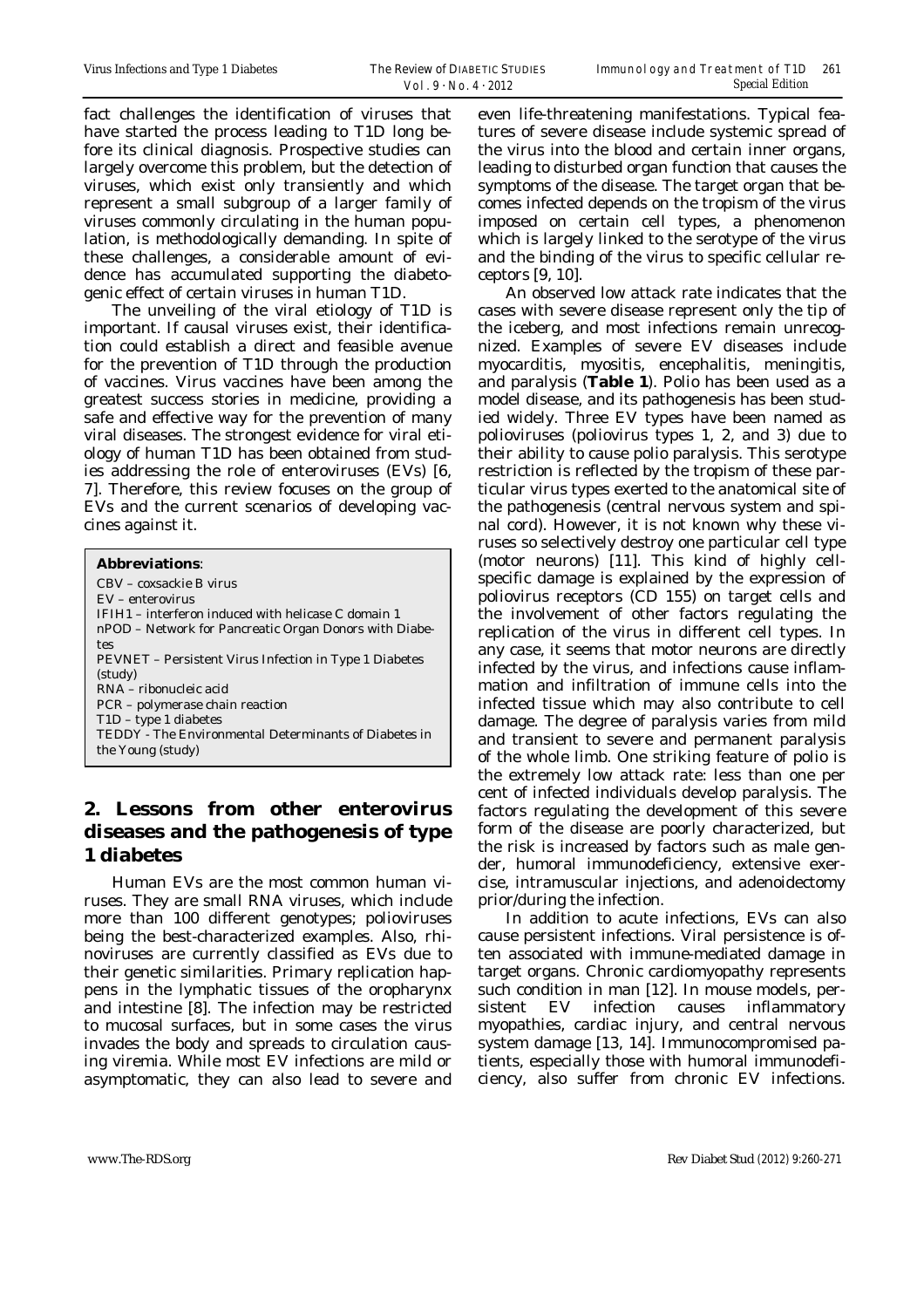| <b>Table 1:</b> Examples of enterovatas diseases |                                |                                |
|--------------------------------------------------|--------------------------------|--------------------------------|
| <b>Disease</b>                                   | Causative enterovirus serotype | Target cells and organs        |
| Polio myelitis                                   | Polioviruses 1-3               | Spinal cord motor neurons      |
| Meningitis, encephalitis                         | Echovirus 30, enterovirus 71   | Central nervous system neurons |
| Hand, foot and mouth disease                     | Coxsackieviruses A6, A10, A16  | Skin                           |
| <b>Myocarditis</b>                               | Coxsackieviruses B1-B6         | Myocardium                     |
| <b>Myositis</b>                                  | Coxsackieviruses B1-B6         | Intercostal muscles            |

#### **Table 1.** Examples of enterovirus diseases

General characteristics of EV disease are summarized in **Table 2**.

If EVs cause T1D, it is logical to assume that both conditions follow similar pathogenetic features, as known from other EV diseases. However, in contrast to poliovirus-induced neuronal damage, where even a small number of damaged cells can cause immediate symptoms, a minor reduction in the number of insulin-producing cells would remain unrecognized, as the remaining beta-cells would be able to compensate for the deficiency to maintain glucose tolerance. This impedes the determination of the time relationship between causative infection and beta-cell damage. In addition, latest evidence supports the hypothesis that EV infections manifest in a slow rate of replication and persistence rather than an acute infection. Thus, the detection of EVs during T1D progression requires highly sensitive techniques. As in polio, the diabetogenic property may be linked to a few specific EV serotypes that would have exerted tropism to human pancreatic islets and especially to insulin-producing beta-cells. The fact that EV proteins and genomes have been detected almost exclusively in pancreatic islets and not in exocrine tissue supports this tropism hypothesis [15-17]. This means that the identification of possible diabetogenic effect of EVs would require assays that can distinguish diabetogenic virus types from other abundant EV types. In addition, mutations

in the viral genome may further modulate the diabetogenicity in the same way as the neurovirulence of polioviruses is modulated by certain nucleotide changes in the coding and non-coding regions of the viral genome.

Even though many aspects of the pathogenesis are still unexplained, the existing evidence supports the role of direct infection in the pancreatic islets. Such an infection can damage beta-cells by an acute cytolytic effect and by a slower immunemediated damage. The latter component can be mediated by the activation of the innate immune system causing local inflammation and by adaptive immune responses, which can first be induced against virus-infected cells, but expand later to islet autoantigens. This kind of epitope spreading from viral antigens to islet autoantigens is likely if the virus persists in the islets causing long-lasting inflammation (induction of autoimmune responses happens in many chronic virus diseases). In addition, other immune-mediated mechanisms can contribute to the cell damage. Such mechanisms include immunological cross-reactivity between viral and host antigens (molecular mimicry) and possible induction of non-neutralizing anti-viral "enhancing" antibodies, which can lead to strong immune activation and worsen the pathogenesis [7, 18-20]. A hypothetical model of some key determinants of EV diabetogenicity is shown in **Figure 1**.

**Table 2.** Key characteristics of enterovirus disease

Low attack rate - only a small fraction of infected individuals develop clinical disease

Invasive infection (viremia) is typical for severe disease

Direct infection in the organ which causes the symptoms/disease

Different viral subtypes link to different diseases by their tropism to different organs/cells

Both host and viral factors modulate the risk of severe infection (e.g. humoral immunodeficiency and specific mutations in viral genome)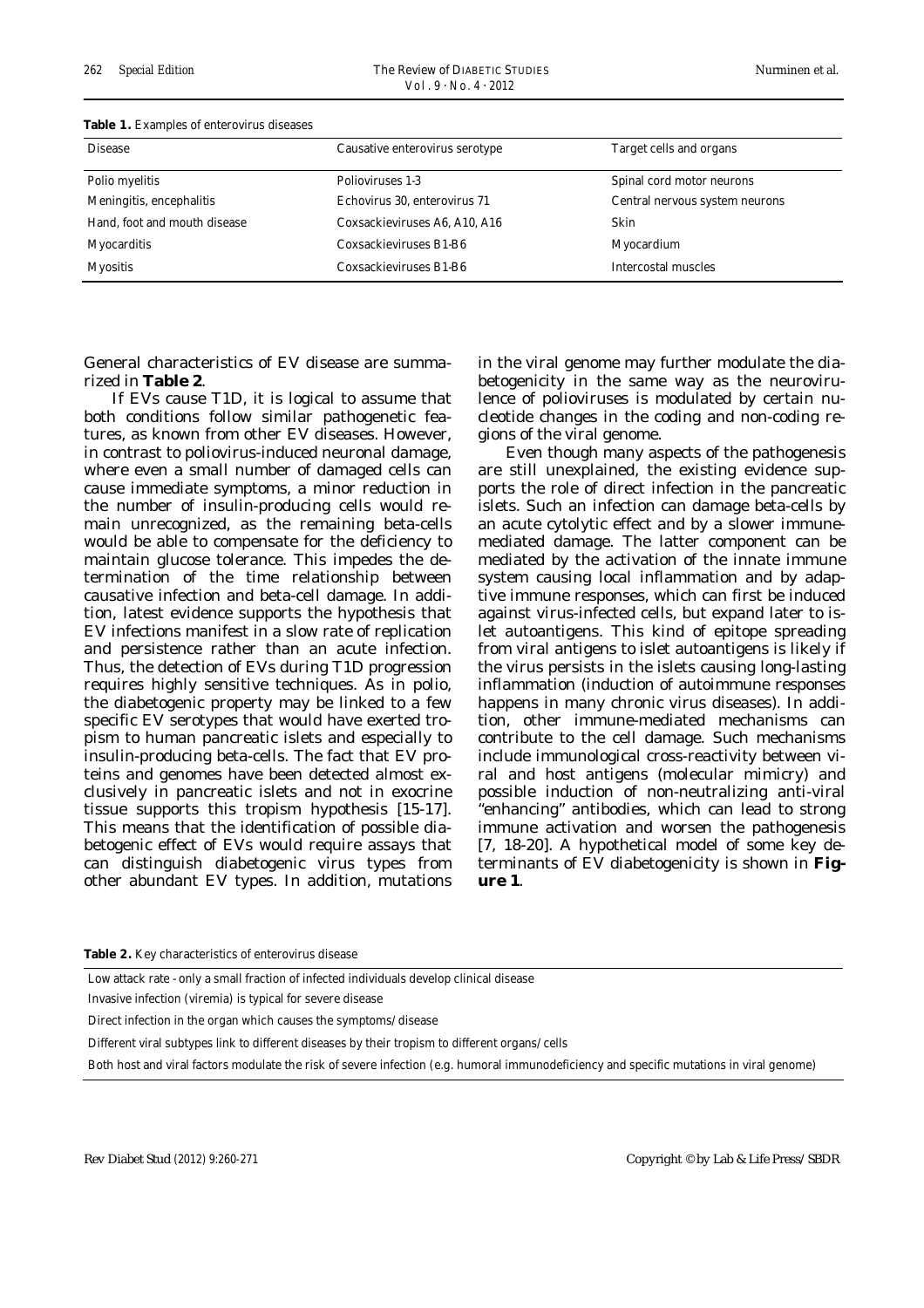# **3. How potential diabetogenic effects of enteroviruses can be detected in human studies**

The possible role of EVs in T1D has been evaluated in numerous case-reports, case-control studies, and prospective studies by measuring antibody responses against EVs or by detecting the virus directly in the study subjects. Different study designs have their own advantages and disadvantages. Several aspects should be considered when designing such studies. The most important aspects are briefly described below.

### *3.1 Role of non-inva-sive and invasive infection*

As described above, severe EV manifestations are related to invasive infections, when the virus spreads widely in the body, such that different organs can be infected (**Figure 2**). Accordingly, the detection of invasive infections may be important for the identification of the diabetogenic effects of EVs. Studies detecting EVs in the blood or pan-

creas could give better risk estimates than studies evaluating only the general exposure to the virus. Serological studies and studies detecting viruses in respiratory or stool samples detect exposure, but not invasion (**Figure 2**). In fact, this seems to be the case, since serological studies and the detection of EVs from stool samples have indicated only weak or no risk effect [21-23]. In contrast, studies based on virus detection from blood or pancreas have shown a risk effect [24, 25].

# *3.2 The low attack rate of enteroviruses*

As described above, the attack rate of EVs is generally low. In the case of polio, the virus was very common, circulating widely in the population, and leading to the paralytic complication in less than 1% of all infected individuals. This led to high antibody prevalence in the background population; in many countries the great majority of adults had antibodies against polioviruses [26]. If this is also true for diabetogenic EVs, the frequency of virus antibodies should show only a modest difference between T1D patients and controls, making it difficult to identify the diabetogenic effect of EVs (**Figure 3**). The fact that primary beta-cell insult is asymptomatic and occurs long before clinical T1D further increases this challenge.

## *3.3 Importance of distinguishing EV subtypes from each other*

It is important to distinguish EV subtypes if only some EV types are diabetogenic (analogous to polio and other EV diseases). Most currently available antibody assays detect antibodies against a wide range of different EV types due to the presence of common group-reactive antigen epitopes in viral proteins. Such assays are biased by "back-

#### **Virus serotype**:

Pancreatic islets

Beta-cell damage

Determines tropism to pancreatic islets and beta-cells via binding to cellular receptors

#### **Virus strain (mutations and recombinations):** Regulates replication and immune activation capacity,

ability to persist and other virulence characteristics

**Host immune response:** Limits viral spread, eradicates the virus and regulates virus-induced inflammation

**Figure 1. Viral and host factors regulating the risk of virus-induced beta-cell damage.** The serotype of enteroviruses is a key determinant of viral tropism exerted to different organs such as pancreatic islets since it is connected to the specific binding of the virus to cell receptors. Furthermore, each serotype is represented by a variety of virus strains developed as a result of single-nucleotide mutations and genomic recombinations, resulting in different virulence characteristics. The host immune response controls the virus spread and generates inflammation in infected tissues such as the pancreas.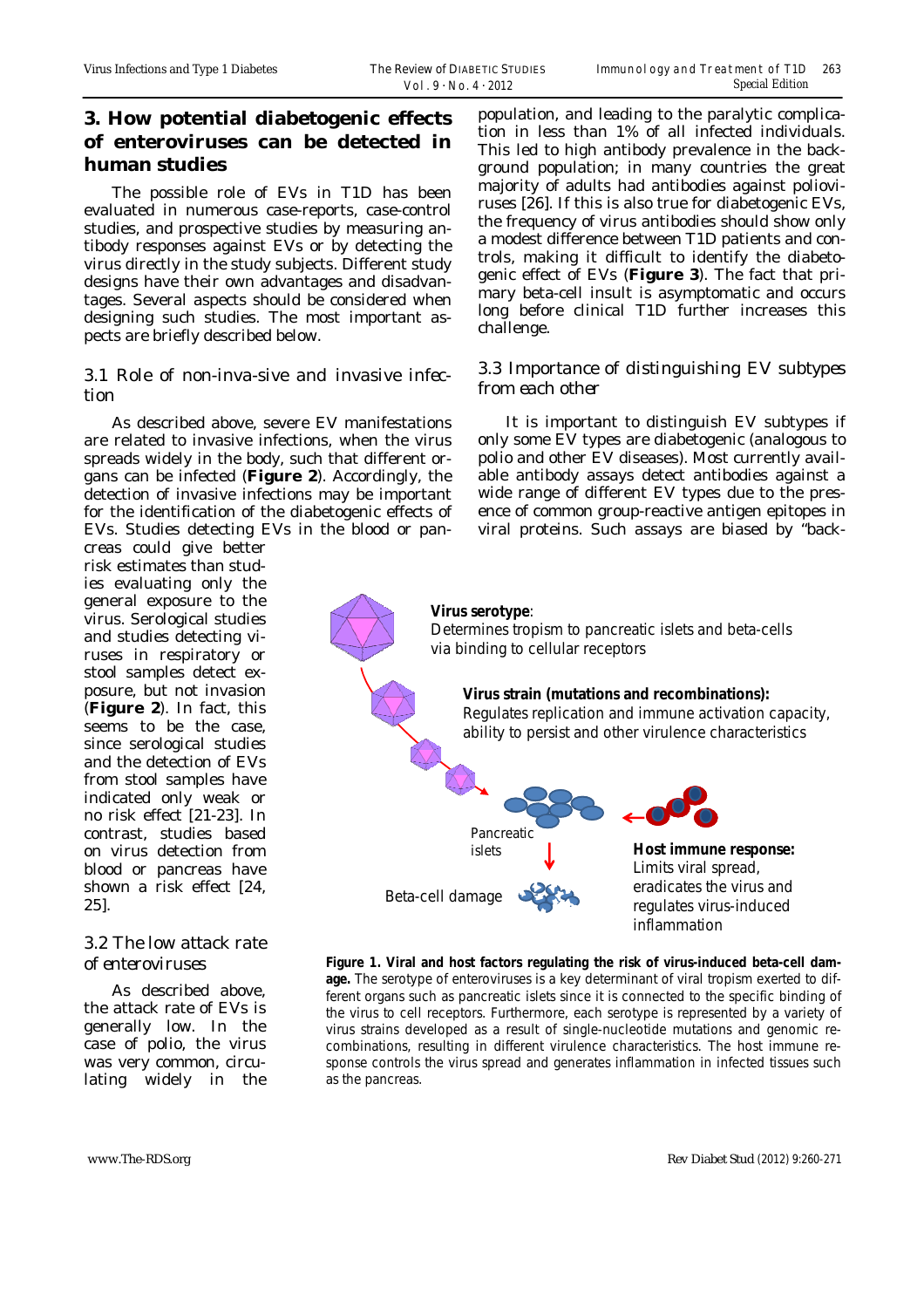ground noise" caused by antibodies induced by all non-diabetogenic EVs, which can mask antibodies induced by diabetogenic EV types. One can claim that the link between polioviruses and paralysis would have never been discovered in retrospective case-control studies if such non-serotype-specific antibody assays had been used. Also, most polymerase chain reaction (PCR) assays have been based on primers that amplify conserved regions of EVs and that do not allow the identification of virus subtypes. Therefore, the use of serotypespecific assays offers an important advantage in the evaluation of the causal relationship between EVs and T1D. Currently, there are three methods available:

- 1. Measurement of neutralizing antibodies in serum
- 2. Isolation of the virus, which also allows detailed typing of the virus



### Level of infection

**Figure 2. Identification of diabetogenic enterovirus types.** The figure shows a hypothetical model of the probability to identify diabetogenic enterovirus types from different kinds of samples according to the level of infection. The probability is highest (i.e. it has the highest odds ratio) when samples are collected directly from the pancreas since virus types infecting the target organ have passed several anatomical and immunological barriers, being enriched with causative virus types and strains. In contrast, infections diagnosed by virus detection from stools or by antibody assays from serum mostly include non-diabetogenic enteroviruses, and the diabetogenic viruses represent only a small fraction of all virus types detected in type 1 diabetic patients.

3. Sequencing of the viral genome directly from clinical samples

## *3.4 Possible viral persistence*

Persisting EV infections are characterized by a slowly replicating virus strain which may contain specific deletions in its genome [12]. This kind of persisting virus seems to be involved in EVinduced cardiomyopathy, and it has been suspected in T1D as well. The focus of persisting EV can be in the pancreas, or as suggested in recent studies, in the intestinal mucosa [27]. Highly sensitive methods are needed to detect such infections due to the slow replication rate of the virus. Also, it is detectable only in tissue samples such as pancreas, but not in serum. The need for high methodological sensitivity is further emphasized by studies suggesting that only a very small proportion of pancreatic cells are infected by EV in T1D

> patients. This proportion can be as low as 0.01% (personal communication with Gun Frisk, University of Uppsala, Sweden). Infected cells are mainly islet cells. Some studies have indicated that the infected cells are insulinpositive beta-cells [28]. It seems that EV can indeed be difficult to find in infected tissues. For example, in EV71 encephalitis, the virus proteins and RNA were detected only in a small number of neurons and in some phagocytic cells [29]. The isolation of pancreatic islets prior to virus detection may increase the success rate of EV detection in T1D.

### *3.5 Role of host's susceptibility factors*

Several factors regulate the host's susceptibility to EV infections, and can possibly modulate their diabetogenic effect. General risk factors for severe EV disease include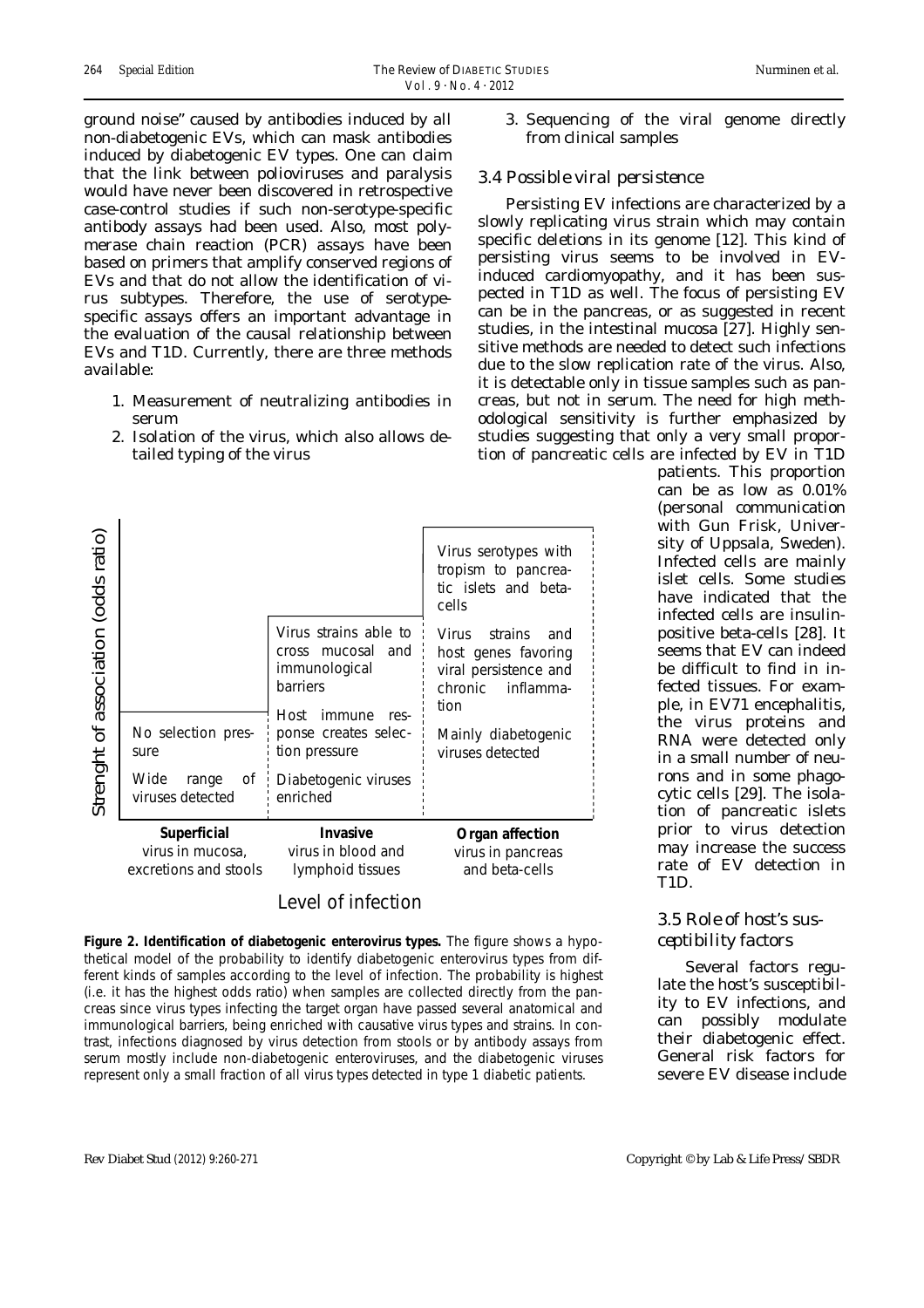

**Figure 3. Prevalence of virus antibody.** The figure shows a hypothetical model of virus antibody prevalence seen in case-control studies in two-virus diseases with either low (**A**) or high (**B**) attack rate. Patients with severe enterovirus disease have only slightly higher antibody prevalence than control subjects due to the low attack rate (only <1% of poliovirus-infected individuals got paralysis) (**A**). A similar figure is shown for a virus disease that is characterized by a high attack rate (such as HIV-induced AIDS) (**B**).

young age, male gender, humoral immunodeficiency, lack of maternal antibodies, and short duration of breast-feeding [30, 31]. In addition, certain genes, whose polymorphisms have been linked to T1D, are related to immune responses against EVs. One such gene is IFIH1 that codes for an innate immune system receptor for EVs [32]. It has been proposed that the T1D-associated IFIH1 genotype is associated with a strong anti-viral response causing a deleterious inflammation process in the infected tissue [33, 34].

#### *3.6 Population effect*

Analogous to polio, the diabetogenic effect of EVs may vary between populations. Poliovirus infection led to paralysis most frequently in countries with a high standard of hygiene [11]. This phenomenon was related to the balance between age-related host susceptibility and age of first infections. In prosperous countries, the circulation of polioviruses was at a relatively low level due to the

high standard of hygiene. In such an environment a relatively large proportion of children got their first infections at an older age when they were no longer protected by maternal antibodies. Moreover, maternal antibodies were at lower levels than in populations with a high frequency of infections. Thus, the diabetogenic effect caused by EVs may be characterized analogously to the "polio hypothesis", which describes that the effects of EV infections are strongest in countries where the viruses are relatively rare [35]. In fact, ecological comparisons between different countries have suggested that the frequency of EV infections in the background population shows an inverse correlation with the incidence of T1D [36]. Increasing incidence of T1D seems to be associated with decreasing frequency of EV infections over time [35, 37]. The diabetogenic effect caused by EVs has also been repeatedly observed in Finland, where EV infections are less common than in other European countries, but T1D incidence is at maximum.

#### *3.7 Recruitment of study cohorts*

The study design has a fundamental effect on the detection of EV infections in the study subjects. Direct virus detection methods are sensitive for the timing of sampling. For example in blood, the virus may be detectable only for a few days. Therefore, retrospective case-control studies may fail to detect diabetogenic infections that have most likely occurred years earlier, unless the virus persists, rendering the patients chronically viruspositive. Such studies have also limited value in serological surveys, particularly if the assays do not distinguish diabetogenic EV types from nondiabetogenic EV types. Prospective studies that follow originally non-diabetic individuals, covering the time when the beta-cell damaging process is initiated, offer the best option to study the role of EVs in T1D (e.g. birth-cohort studies). Frequent sample collection and a wide range of different kinds of samples make it possible to use both direct virus detection methods and antibody assays to diagnose EV infections [38]. The criteria used for the selection of control subjects are also critical for the study.

### *3.8 Detecting diabetogenic effects of EVs summary*

In summary, the evaluation of possible diabetogenic effects of EVs is a challenging task. Epidemiological studies need careful designing, taking into account all the aspects described in sections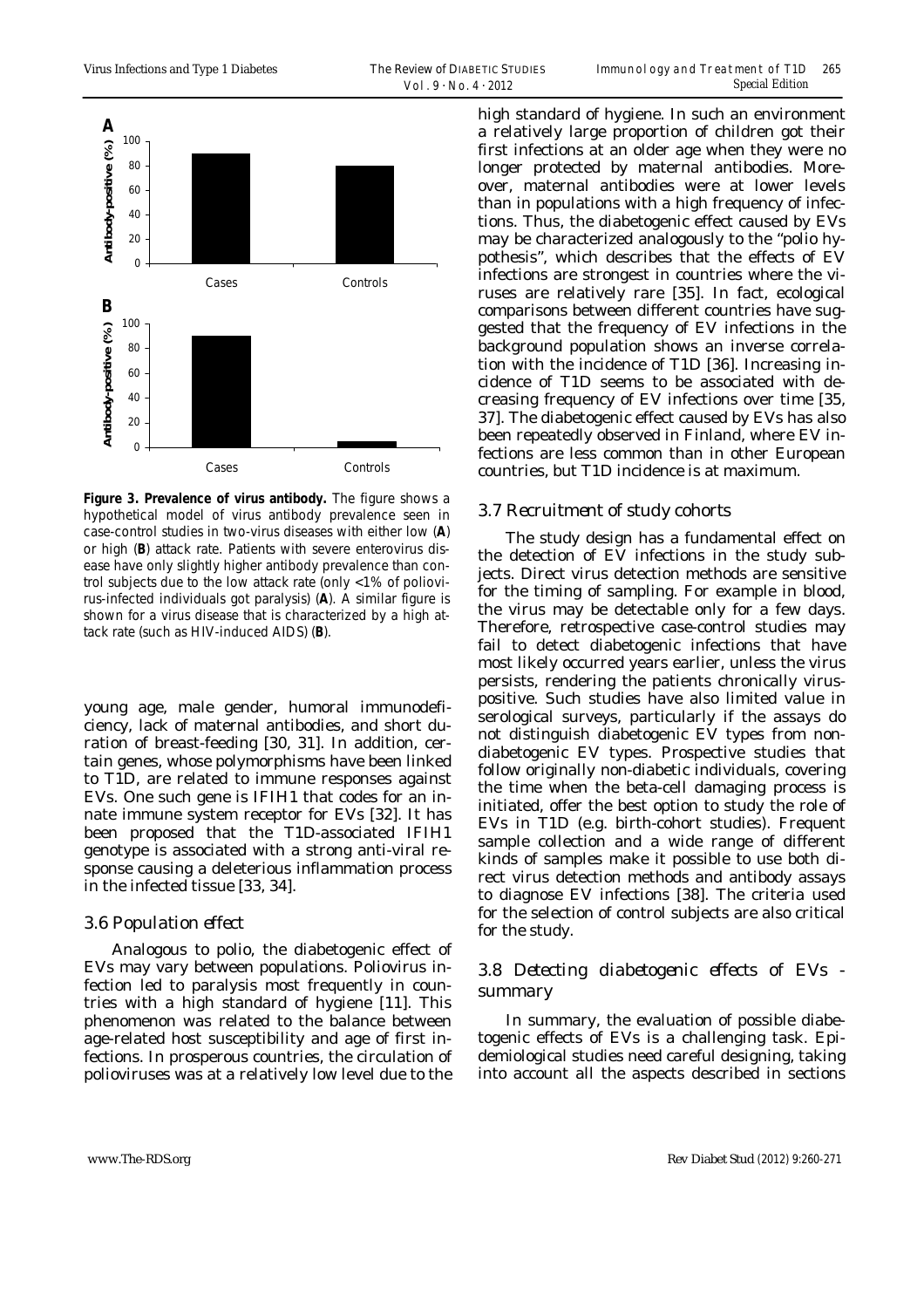3.1 to 3.7 (**Figure 2**). Optimal studies are technically and scientifically challenging and require significant financial support. They should be able to detect an invasive infection (blood or tissue samples collected), identify the exact type of EV, and include different populations. The combined application of direct virus detection and antibody measurement provides an optimal basis for the reliable diagnosis of EV infections. For example, the measurement of neutralizing antibodies enables the diagnosis of both acute and past infections (serological scar) as well as the type of EV causing the infection.

It is also helpful to measure T cell and innate immune system responses. This method can help to diagnose infections and provide information about the host's response to the virus. The emerging next-generation sequencing technologies offer exciting opportunities for virus discovery. International collaboration is needed to carry out studies in different populations. Currently, the largest ongoing initiatives include The Environmental Determinants of Diabetes in the Young (TEDDY) study (prospective birth cohort study evaluating environmental causes of T1D; http://teddy.epi.usf.edu), the Network for Pancreatic Organ Donors with Diabetes (nPOD) study (collection of pancreatic tissues from T1D patients; http://www.jdrfnpod.org/), and the Persistent virus infection in type 1 diabetes (PEVNET) study (large biobank survey to identify diabetogenic EVs and mechanisms of their action; http://www.uta.fi/med/ pevnet/index.html).

#### **4. How to prove causality?**

It is difficult to prove or disprove causality between infections and chronic diseases, especially if the existing paradigm does not support infectious etiology. This has been experienced in research evaluating the role of infections in the development of various cancer types; it took decades to reach general agreement about the causal relationship between e.g. helicobacteria, papillomavirus, hepatitis B virus, or Epstein-Barr virus and cancer, even if these infections are currently considered as the major causative agents in gastric cancer, cervical cancer, hepatocellular cancer, and certain lymphomas, respectively [39-42].

Possible causal links between EVs and T1D will obviously need equally strong and definite proof to become accepted. According to published meta-analyses, the association between EV and T1D is quite strong in studies which have been based on direct virus detection from blood or tissues (odds ratios ranging from 4 to 10) [24]. However, serological studies have shown more variable results [21], possibly because they measure the general exposure and not invasive infection. The discovery of IFIH1 as a risk gene for T1D has recently offered a feasible mechanistic explanation for this association [32, 34]. Other support comes from ecological studies (polio hypothesis) [35], *in vitro* models (EV infection in islet cell cultures) [43], and mouse models of EV-caused diabetes [3]. However, the general consensus is that the currently existing evidence is not strong enough to prove causal relationship. There is a need for additional, convincing evidence, which could be based on the following kind of data:

- 1. Confirmation of the diabetogenic effect of EVs in large epidemiological studies (preferentially prospective studies carried out in different populations)
- 2. Demonstration of EVs in the pancreatic islets in a large series of T1D patients by different technologies
- 3. Identification of viral determinants of diabetogenicity (such as serotype or mutations in viral genome) and host factors regulating susceptibility to the viral effect

The final proof of causality would need intervention trials showing that the elimination of EVs can reduce the risk of T1D. The following three ways of intervention could be considered:

- 1. Vaccines
- 2. Antiviral drugs
- 3. Hyper-immune sera

Vaccines offer one of the most attractive opportunities for such interventions since they can induce effective and long-term protection against EVs, as shown by the widely used poliovirus vaccines. However, the development of a new vaccine is a highly expensive enterprise. Antiviral drugs could offer an alternative opportunity, but such interventions should be targeted to autoantibody positive children with already ongoing beta-cell damaging process assuming that the process is driven by a persisting EV infection in the pancreas. Treatment with antiviral drugs may also generate resistant virus strains. A few drugs that are effective against EVs are currently available (e.g. interferon-alpha, ribavirin). Interferon-alpha has been tested in newly diagnosed T1D patients with varying effects on beta-cell function [44, 45].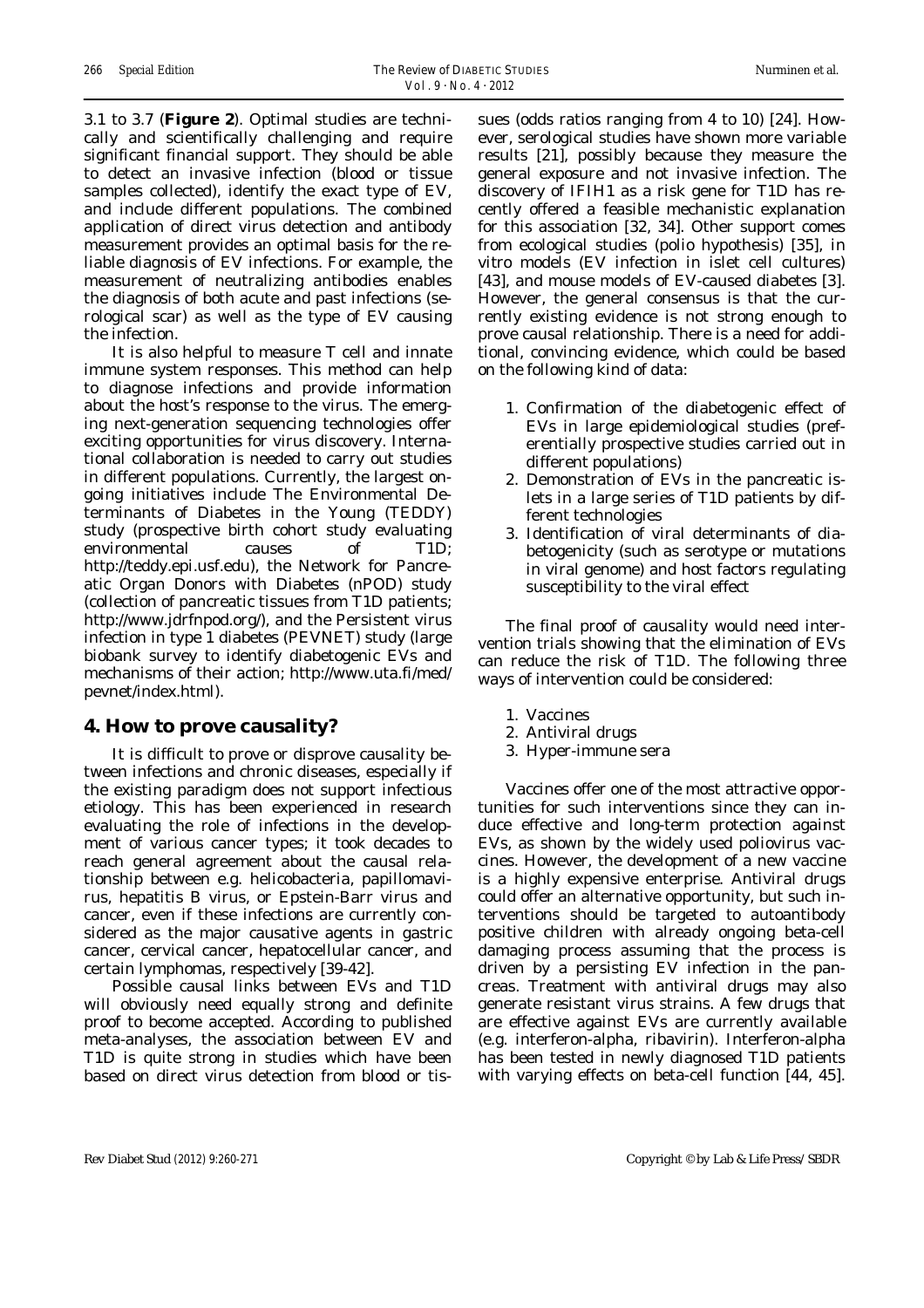Finally, hyper-immune sera against EVs could be considered. Such a treatment was successfully used to prevent poliomyelitis before polio vaccines were developed.

# **5. Current scenarios in the development of EV vaccines to treat type 1 diabetes**

The technologies to produce EV vaccines are available. In addition to the widely used poliovirus vaccines, new vaccines against enterovirus 71 are tested in clinical trials, and several other EV vaccines have been used effectively in animal models [46]. Based on these possibilities, one may ask why such vaccines have not been tested in the prevention of T1D. However, there are several open questions which need to be answered before the possible preventive effect of new EV vaccines can be tested in clinical trials. These questions are summarized below.

## *5.1 Type of diabetogenic EVs*

One of the key questions is related to the identification of the exact types of diabetogenic EVs. A possible vaccine should include these virus types to be effective. The identification of the diabetogenic EVs would also enable the study of mechanisms of virus-induced diabetes by analyzing how these virus types differ from other EVs. Unfortunately, only few studies have focused on the identification of these virus types.

Early studies in the UK suggested that the group of six coxsackie B viruses (CBVs), and especially the CBV4 serotype, may be important; neutralizing antibodies against this virus were increased in T1D patients [47, 48]. CBVs have also been isolated from the pancreas of T1D patients on two occasions (both were CBV4) [28, 49]. Autopsy studies among children who died of CBV infection have indicated islet cell damage and insulitis in their pancreas, while no damage was seen in infections caused by other EV serotypes [50]. CBVs can cause diabetes and pancreatitis in mouse models and in monkeys [3, 51]. Also, CBV1 was the only EV type associated with T1D risk in a recent prospective study which was based on systematic screening of neutralizing antibodies against several different EV serotypes in Finland [52]. This study showed that CBV3 had a protective effect indicative of immunological cross-protection against CBV1 [53]. In another recent study, performed in different European populations, CBV1

was again associated with increased risk of T1D [54]. In addition, some EVs other than CBVs (mainly certain echoviruses) have been linked to T1D in some studies [55]. Altogether, one can conclude that CBVs are currently the chief candidates for diabetogenic EV types in man. Therefore, a multivalent vaccine containing CBV serotypes and possibly some echoviruses would be a good option for a vaccine to be tested in clinical trials.

## *5.2 Safety of the vaccine*

The target group for the vaccine includes healthy young children. Therefore, the safety of the vaccine is of high priority. The long experience from poliovirus vaccines suggests that these vaccines are safe. Two kinds of poliovirus vaccines are in the market. The inactivated vaccine (Salk's vaccine) includes all three poliovirus types which have been inactivated by formalin to destroy their infectivity. This vaccine is one of the safest vaccines ever developed, having no significant side-effects. The live attenuated vaccine (Sabin's vaccine) includes infective polioviruses, but its neurovirulence has been attenuated by serial passages in cell cultures. This vaccine is also safe, but in very rare occasions the vaccine virus reverts back towards the neurovirulent phenotype, causing paralysis in vaccine recipients and their contacts.

In addition to general safety aspects, possible T1D-specific safety issues should be carefully considered. Theoretically, the vaccine could cause beta-cell damage if it shares common antigenic structures with beta-cell proteins (molecular mimicry). Previous studies have suggested that such epitopes may exist both in beta-cell and EV proteins, but their role in the pathogenesis of T1D remains elusive [20]. Inactivated CBV vaccine does not exaggerate the development of diabetes in NOD mouse, and there are no indications that polio vaccines could cause diabetes [56]. It is thus unlikely that the vaccine would cause T1D, but this safety aspect should be carefully considered in all states of a vaccine development program.

### *5.3 Strength of evidence*

The third important aspect is the confidence level that needs to be reached before the clinical development of a vaccine can be started. The evidence for causality should be quite robust because of the high costs of a clinical development program. We recall the analogy to the human papilloma viruses and their role in cervical cancer; it took a long time before the required confidence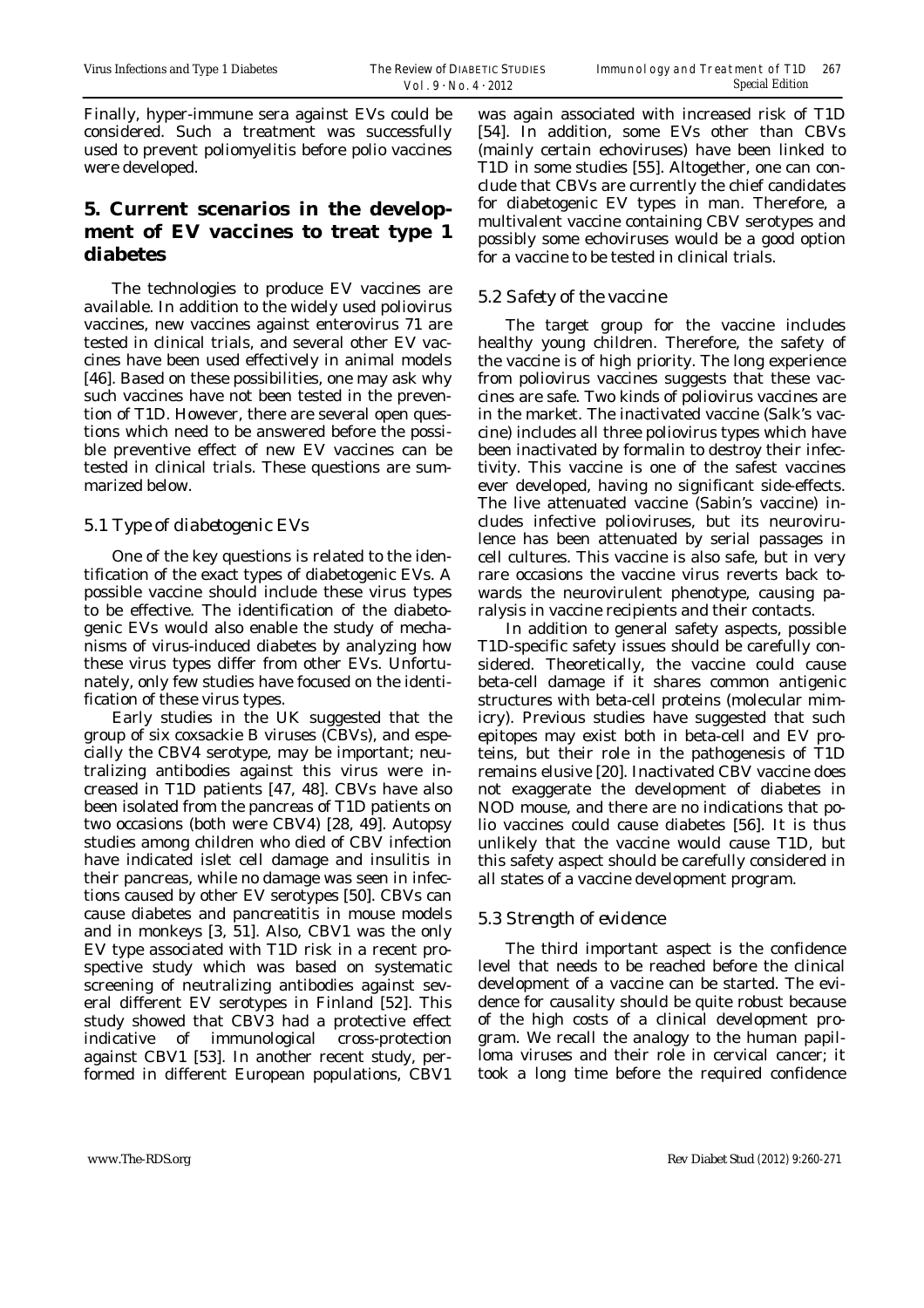**Table 3.** Research items and actions to augment the possible development of enterovirus vaccines against type 1 diabetes

Focused research aiming at the identification of the exact type(s) of diabetogenic EVs

Clarifying the mechanisms of the diabetogenic effect of EVs (e.g. role of IFIH1, viral persistence, specific viral serotypes and genotypes)

Identification of the attributable fraction of EVs in different populations

Preclinical mouse trials to develop optimal vaccines for clinical trials

Collaboration between ongoing research projects such as TEDDY, nPOD, and PEVNET to exchange information

Collaboration between academic research and vaccine companies (e.g. through the currently existing vaccine consortium)

level was reached and the development of vaccines could be started.

#### *5.4 T1D susceptibility attributable to EV infections*

It is important to determine what proportion of T1D susceptibility can be causally attributed to EVs. Based on current knowledge, this fraction may account for 50% or more, but it is difficult to make reliable estimations. The main reason is that most studies have been based on methods that cannot distinguish EV serotypes from each other. If only some of them are diabetogenic the true proportion of virus-induced T1D cases is hard to determine.

#### *5.5 Current stage of development of an EV vaccine*

Currently, initial efforts to explore the opportunities for the development of an EV vaccine against T1D are underway. These efforts are based on an international consortium that includes academic partners and vaccine companies. The project is aimed at the identification of diabetogenic EV serotypes in different populations and testing prototype vaccines in mouse models. It is too early to conclude whether this effort will lead to clinical trials. In any case, it will provide important information about the role of EVs in T1D and the possibilities of developing safe and effective EV vaccines for primary prevention of the disease.

The existing live poliovirus vaccines may also provide a protective effect against non-polio EVs by immunological cross-protection and viral interference. Even if these vaccines do not provide complete protection against non-polio EVs, it is possible that they can protect against severe infections and systemic spread of the virus. Memory T cells that have been induced by polioviruses (or poliovirus vaccines) can cross-react with non-polio EVs [57] and boost immune responses during later EV infections. Live poliovirus vaccine induces stronger T cell responses than inactivated poliovirus vaccines. For a long time, countries with high T1D incidence (e.g. Finland and Sweden) have used inactivated poliovirus vaccines, while others have used live poliovirus vaccines. A recent study suggests that live poliovirus vaccine protects against otitis media, a finding which would support the hypothesis of immunological cross-protection against non-polio EVs causing otitis media [58]. The possible protective effect of live poliovirus vaccines against T1D has never been tested in clinical trials.

#### **6. Conclusions**

Research on the possible viral etiology of T1D is in a very active stage, and several large-scale studies are in progress. Certain key research areas have been identified, with the potential of filling critical gaps in current knowledge (**Table 3**). Large epidemiological studies should be carried out to confirm the risk effect of EVs, especially that of specific EV types (e.g. CBVs), in different populations, and to provide reliable estimates for the proportion of T1D susceptibility caused by EVs (attributable fraction). Furthermore, new studies evaluating the presence of EVs in the pancreas of T1D patients would provide important additional information about the role of EV infections in T1D and their structural characteristics.

The role of the IFIH1 gene, the innate immune system and viral persistence are examples of other important areas of research. Preclinical vaccine studies would be needed to develop optimal vaccine constructs for clinical trials. Each approach of intervention for the elimination of EV infections in the pancreas has its weaknesses and strengths. Multiple studies carried out in different populations are needed to achieve a confidence level necessary to determine the role of EV infections in the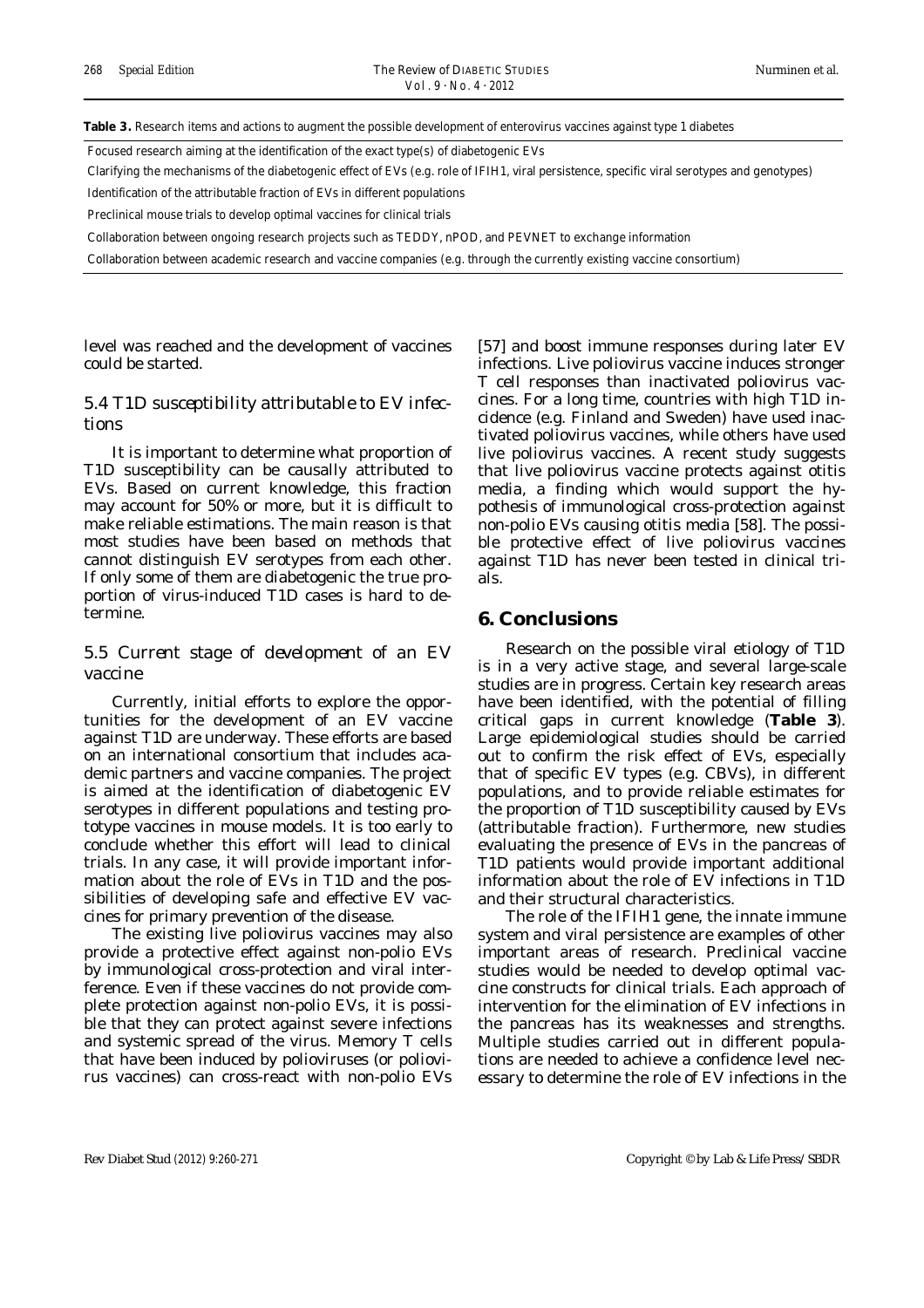pathogenesis of T1D. Based on this possible future evidence, clinical vaccine development could be started, or alternatively, it may be concluded that EVs do not play a significant role in the pathogenesis of T1D.

It should also be considered that other viruses beside EVs may have a possible role in T1D, even if EVs are currently the main focus. Nextgeneration sequencing technologies offer an attractive opportunity for studying other viruses in addition to EVs. They are currently used to characterize the whole virome of T1D patients, e.g. in the prospective TEDDY study. It would be important to standardize these new technologies for their sensitivity and reproducibility to make them comparable between studies and applicable in a safely repeatable manner.

### ■ **References**

- 1. **Knip M, Veijola R, Virtanen SM, Hyoty H, Vaarala O, Akerblom HK.** Environmental triggers and determinants of type 1 diabetes. *Diabetes* 2005. 54(Suppl 2):S125- S136.
- 2. **Barboni E, Manocchio J.** Alterazioni pancreatiche in bovini con diabete mellito post-aftoso. *Arch Vet Ital* 1962. 13:477-489.
- 3. **Jaidane H, Sane F, Gharbi J, Aouni M, Romond MB, Hober D.** Coxsackievirus B4 and type 1 diabetes pathogenesis: contribution of animal models. *Diabetes Metab Res Rev* 2009. 25:591-603.
- 4. **Tracy S, Drescher KM.** Coxsackievirus infections and NOD mice: relevant models of protection from, and induction of, type 1 diabetes. *Ann NY Acad Sci* 2007. 1103:143- 151.
- 5. **Yoon JW, Jun HS.** Viruses cause type 1 diabetes in animals. *Ann NY Acad Sci* 2006. 1079:138-146.
- 6. **Coppieters KT, Boettler T, von Herrath M.** Virus infections in type 1 diabetes. *Cold Spring Harb Perspect Med* 2012. 2:a007682.
- 7. **Hober D, Sauter P.** Pathogenesis of type 1 diabetes mellitus: interplay between enterovirus and host. *Nat Rev Endocrinol* 2010. 6:279-289.
- 8. **Racaniello VR.** One hundred years of poliovirus pathogenesis. *Virology* 2006. 344:9-16.
- 9. **Palacios G, Oberste MS.** Enteroviruses as agents of emerging infectious diseases. *J Neurovirol* 2005. 11:424-433.
- 10. **Tapparel C, Siegrist F, Petty TJ, Kaiser L.** Picornavirus and enterovirus diversity with associated human diseases. *Infect Genet Evol* 2012. In press.
- 11. **Mueller S, Wimmer E, Cello J.** Poliovirus and poliomyelitis: a tale of guts, brains, and an accidental event. *Virus Res* 2005. 111:175-193.
- 12. **Chapman NM, Kim KS.** Persistent coxsackievirus infection: enterovirus persistence in chronic myocarditis and dilated cardiomyopathy. *Curr Top Microbiol Immunol* 2008. 323:275-292.
- 13. **Tam PE, Schmidt AM, Ytterberg SR, Messner RP.**  Duration of virus persistence and its relationship to inflammation in the chronic phase of coxsackievirus B1-induced

**Acknowledgments**: We wish to thank Hanna Honkanen, MSc, Maarit Oikarinen, PhD, Anita Kondrashova, MD, PhD, Amir-BabakSioofy-Khojine, PhD, SiskoTauriainen, PhD, Maria Lönnrot, MD, PhD, Olli Laitinen, PhD, Mikael Knip, MD, PhD, and all other collaborators contributing to the findings and discussions summarized in this review. This work was supported by the Competitive Research Funding of the Tampere University Hospital, the Juvenile Diabetes Research Foundation (JDRF), the Academy of Finland, and the European Commission (PEVNET FP-7 Programme, Contract No. 261441).

**Disclosure**: Heikki Hyöty is a minor (<5%) shareholder and member of the board of Vactech Ltd., which develops vaccines against picornaviruses.

murine polymyositis. *J Lab Clin Med* 1994. 123:346-356.

- 14. **Feuer R, Ruller CM, An N, Tabor-Godwin JM, Rhoades RE, Maciejewski S, Pagarigan RR, Cornell CT, Crocker SJ, Kiosses WB, et al.** Viral persistence and chronic immunopathology in the adult central nervous system following Coxsackievirus infection during the neonatal period. *J Virol* 2009. 83:9356-9369.
- 15. **Richardson SJ, Willcox A, Bone AJ, Foulis AK, Morgan NG.** The prevalence of enteroviral capsid protein vp1 immunostaining in pancreatic islets in human type 1 diabetes. *Diabetologia* 2009. 52:1143-1151.
- 16. **Oikarinen M, Tauriainen S, Honkanen T, Vuori K, Karhunen P, Vasama-Nolvi C, Oikarinen S, Verbeke C, Blair GE, Rantala I, et al.** Analysis of pancreas tissue in a child positive for islet cell antibodies. *Diabetologia* 2008. 51:1796-1802.
- 17. **Ylipaasto P, Klingel K, Lindberg AM, Otonkoski T, Kandolf R, Hovi T, Roivainen M.** Enterovirus infection in human pancreatic islet cells, islet tropism in vivo and receptor involvement in cultured islet beta cells. *Diabetologia* 2004. 47:225-239.
- 18. **Tauriainen S, Oikarinen S, Oikarinen M, Hyoty H.**  Enteroviruses in the pathogenesis of type 1 diabetes. *Semin Immunopathol* 2011. 33:45-55.
- 19. **Hober D, Sane F, Jaidane H, Riedweg K, Goffard A, Desailloud R.** Immunology in the clinic review series; focus on type 1 diabetes and viruses: role of antibodies enhancing the infection with Coxsackievirus-B in the pathogenesis of type 1 diabetes. *Clin Exp Immunol* 2012. 168:47-51.
- 20. **Marttila J, Juhela S, Vaarala O, Hyoty H, Roivainen M, Hinkkanen A, Vilja P, Simell O, Ilonen J.** Responses of coxsackievirus B4-specific T-cell lines to 2C protein-characterization of epitopes with special reference to the GAD65 homology region. *Virology* 2001. 284:131-141.
- 21. **Green J, Casabonne D, Newton R.** Coxsackie B virus serology and type 1 diabetes mellitus: a systematic review of published case-control studies. *Diabet Med* 2004. 21:507-514.
- 22. **Stene LC, Oikarinen S, Hyoty H, Barriga KJ, Norris JM, Klingensmith G, Hutton JC, Erlich HA, Eisen**barth GS, Rewers M. Enterovirus infection and progression from islet autoimmunity to type 1 diabetes: the Diabetes and Autoimmunity Study in the Young (DAISY). *Diabetes*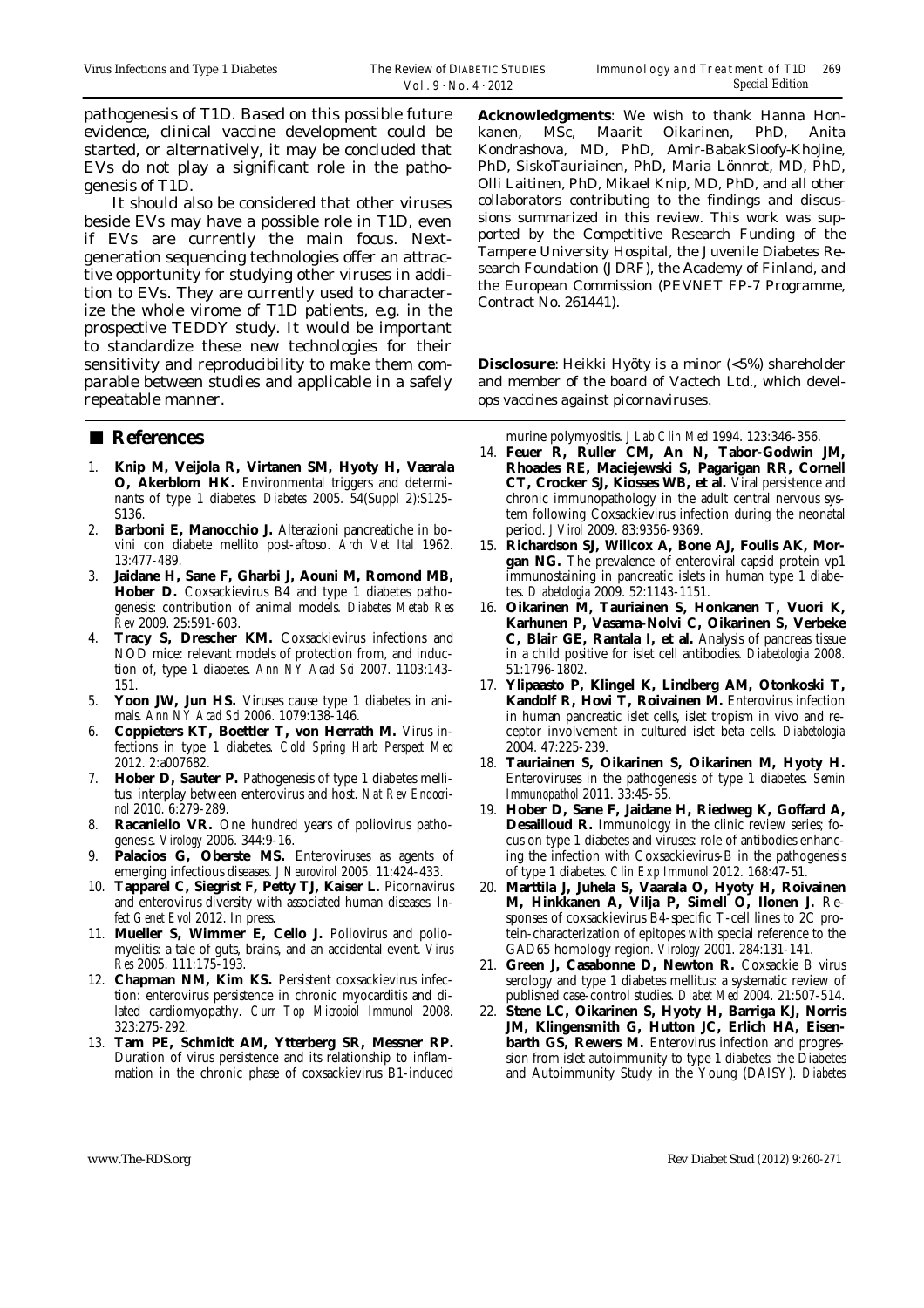2010. 59:3174-3180.

- 23. **Tapia G, Cinek O, Rasmussen T, Witso E, Grinde B,**  Stene LC, Ronningen KS. Human enterovirus RNA in monthly fecal samples and islet autoimmunity in Norwegian children with high genetic risk for type 1 diabetes: the MIDIA study. *Diabetes Care* 2011. 34:151-155.
- 24. **Yeung WC, Rawlinson WD, Craig ME.** Enterovirus infection and type 1 diabetes mellitus: systematic review and meta-analysis of observational molecular studies. *BMJ* 2011. 342:d35.
- 25. **Oikarinen S, Martiskainen M, Tauriainen S, Huhtala H, Ilonen J, Veijola R, Simell O, Knip M, Hyoty H.**  Enterovirus RNA in blood is linked to the development of type 1 diabetes. *Diabetes* 2011. 60:276-279.
- 26. **Lapinleimu K.** A study of the occurrence of poliomyelitis and of neutralizing antibodies against the three types of poliomyelitis virus in Finland. *Ann Med Exp Biol Fenn* 1956. 34:1-104.
- 27. **Oikarinen M, Tauriainen S, Oikarinen S, Honkanen T, Collin P, Rantala I, Maki M, Kaukinen K, Hyoty H.** Type 1 diabetes is associated with enterovirus infection in gut mucosa. *Diabetes* 2012. 61:687-691.
- 28. **Dotta F, Censini S, van Halteren AG, Marselli L, Masini M, Dionisi S, Mosca F, Boggi U, Muda AO, Del Prato S, et al.** Coxsackie B4 virus infection of beta cells and natural killer cell insulitis in recent-onset type 1 diabetic patients. *Proc Natl Acad Sci USA* 2007. 104:5115-5120.
- 29. **Wong KT, Munisamy B, Ong KC, Kojima H, Noriyo N, Chua KB, Ong BB, Nagashima K.** The distribution of inflammation and virus in human enterovirus 71 encephalomyelitis suggests possible viral spread by neural pathways. *J Neuropathol Exp Neurol* 2008. 67:162-169.
- 30. **Khetsuriani N, Lamonte-Fowlkes A, Oberst S, Pallansch MA, Centers for Disease Control and Prevention.** Enterovirus surveillance - United States, 1970-2005. *MMWR Surveill Summ* 2006. 55:1-20.
- 31. **Sadeharju K, Knip M, Virtanen SM, Savilahti E, Tauriainen S, Koskela P, Akerblom HK, Hyoty H, Finnish TRIGR Study Group.** Maternal antibodies in breast milk protect the child from enterovirus infections. *Pediatrics* 2007. 119:941-946.
- 32. **Smyth DJ, Cooper JD, Bailey R, Field S, Burren O, Smink LJ, Guja C, Ionescu-Tirgoviste C, Widmer B, Dunger DB, et al.** A genome-wide association study of nonsynonymous SNPs identifies a type 1 diabetes locus in the interferon-induced helicase (IFIH1) region. *Nat Genet* 2006. 38:617-619.
- 33. **Shigemoto T, Kageyama M, Hirai R, Zheng J, Yoneyama M, Fujita T.** Identification of loss of function mutations in human genes encoding RIG-I and MDA5: implications for resistance to type I diabetes. *J Biol Chem* 2009. 284:13348-13354.
- 34. **von Herrath M.** Diabetes: A virus-gene collaboration. *Nature* 2009. 459:518-519.
- 35. **Viskari HR, Koskela P, Lonnrot M, Luonuansuu S, Reunanen A, Baer M, Hyoty H.** Can enterovirus infections explain the increasing incidence of type 1 diabetes? *Diabetes Care* 2000. 23:414-416.
- 36. **Viskari H, Ludvigsson J, Uibo R, Salur L, Marciulionyte D, Hermann R, Soltesz G, Fuchtenbusch M, Ziegler AG, Kondrashova A, et al.** Relationship between the incidence of type 1 diabetes and enterovirus infections in different European populations: results from the

EPIVIR project. *J Med Virol* 2004. 72:610-617.

- 37. **Viskari H, Ludvigsson J, Uibo R, Salur L, Marciulionyte D, Hermann R, Soltesz G, Fuchtenbusch M, Ziegler AG, Kondrashova A, et al.** Relationship between the incidence of type 1 diabetes and maternal enterovirus antibodies: time trends and geographical variation. *Diabetologia* 2005. 48:1280-1287.
- 38. **Oikarinen S, Oikarinen M.** Laboratory Diagnosis of Enterovirus Infection. In: Taylor K, Hyöty H, Toniolo A, Zuckerman AJ. Virus and diabetes. 2013, Sec. 13, pp. 118- 119.
- 39. **Parsonnet J, Friedman GD, Vandersteen DP, Chang Y, Vogelman JH, Orentreich N, Sibley RK.** Helicobacter pylori infection and the risk of gastric carcinoma. *N Engl J Med* 1991. 325:1127-1131.
- 40. An international association between Helicobacter pylori infection and gastric cancer. The EUROGAST Study Group. *Lancet* 1993. 341:1359-1362.
- 41. **Bosch FX, Lorincz A, Munoz N, Meijer CJ, Shah KV.** The causal relation between human papillomavirus and cervical cancer. *J Clin Pathol* 2002. 55:244-265.
- 42. **Beasley RP.** Hepatitis B virus. The major etiology of hepatocellular carcinoma. *Cancer* 1988. 61:1942-1956.
- 43. **Roivainen M, Ylipaasto P, Savolainen C, Galama J, Hovi T. Otonkoski T.** Functional impairment and killing of human beta cells by enteroviruses: the capacity is shared by a wide range of serotypes, but the extent is a characteristic of individual virus strains. *Diabetologia* 2002. 45:693-702.
- 44. **Rother KI, Brown RJ, Morales MM, Wright E, Duan Z, Campbell C, Hardin DS, Popovic J, McEvoy RC, Harlan DM, et al.** Effect of ingested interferon-alpha on beta-cell function in children with new-onset type 1 diabetes. *Diabetes Care* 2009. 32:1250-1255.
- 45. **Koivisto VA, Aro A, Cantell K, Haataja M, Huttunen J, Karonen SL, Mustajoki P, Pelkonen R, Seppala P.**  Remissions in newly diagnosed type 1 (insulin-dependent) diabetes: influence of interferon as an adjunct to insulin therapy. *Diabetologia* 1984. 27:193-197.
- 46. **Henke A, Jarasch N, Wutzler P.** Vaccination procedures against Coxsackievirus-induced heart disease. *Expert Rev Vaccines* 2003. 2:805-815.
- 47. **Gamble DR, Taylor KW, Cumming H.** Coxsackie viruses and diabetes mellitus. *Br Med J* 1973. 4:260-262.
- 48. **Gamble DR, Kinsley ML, FitzGerald MG, Bolton R, Taylor KW.** Viral antibodies in diabetes mellitus. *Br Med J* 1969. 3:627-630.
- 49. **Yoon JW, Austin M, Onodera T, Notkins AL.** Isolation of a virus from the pancreas of a child with diabetic ketoacidosis. *N Engl J Med* 1979. 300:1173-1179.
- 50. **Jenson AB, Rosenberg HS, Notkins AL.** Pancreatic islet-cell damage in children with fatal viral infections. *Lancet* 1980. 2:354-358.
- 51. **Yoon JW, London WT, Curfman BL, Brown RL, Notkins AL.** Coxsackie virus B4 produces transient diabetes in nonhuman primates. *Diabetes* 1986. 35:712-716.
- 52. **Laitinen OH, Honkanen H, Pakkanen O, Oikarinen S, Pulkki MM, Huhtala H, Ruokoranta T, Lecouturier V, Andre P, Harju R, et al.** Coxsackievirus B1 induces beta-cell autoimmunity that portends type 1 diabetes. EUROPIC 2012 congress, 2012. St. Raphael, France.
- 53. **Landau BJ, Whittier PS, Finkelstein SD, Alstein B, Grun JB, Schultz M, Crowell RL.** Induction of heterotypic virus resistance in adult inbred mice immunized with a